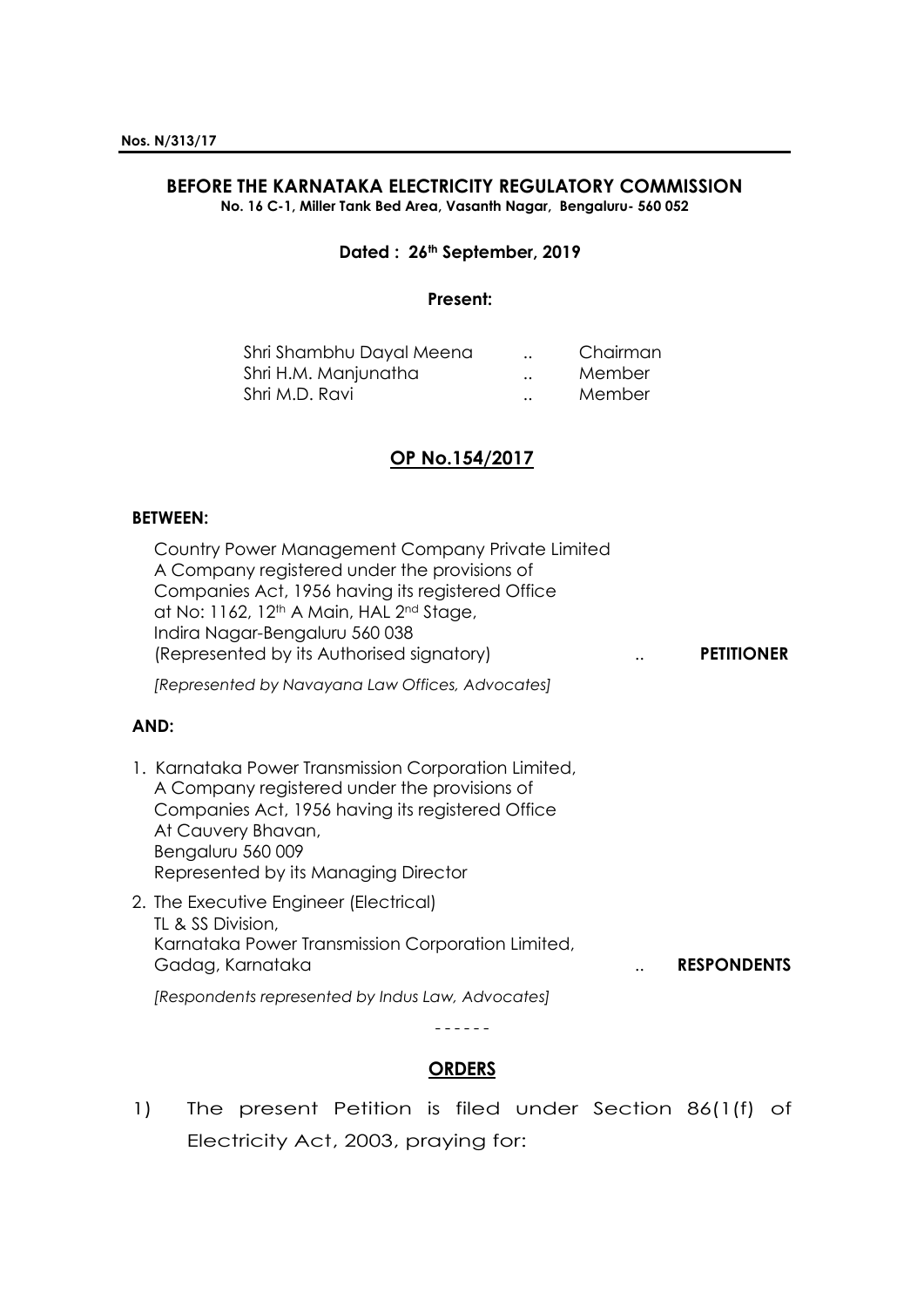(a) An Order or a direction to declare that, the Respondent - Karnataka Power Transmission Corporation Limited (KPTCL) is not entitled to collect the Operation and Maintenance Charges of Rs.9,82,025/- (Rupees Nine Lakh Eighty Two Thousand Twenty Five Only) and one-time nonrefundable deposit of Rs.56,74,309/-(Rupees Fifty Six Lakhs Seventy Four Thousand Three Hundred and Nine Only) demanded *vide* Demand Notice dated 25.05.2017**;**

- (b) Setting aside the Demand Notice dated 25.05.2017; and,
- (c) Passing such other and incidental Orders, including an Order as to costs, to meet the ends of justice and equity.
- 2) The material facts presented by the Petitioner, in support of the reliefs sought, are as follows:
- (a) That the Petitioner owns and operates a 1.8 MW Wind Power Project in Nagavi Village in the Gadag District. The Project was originally allotted in favour of Victory Glass and Industries Limited, the predecessor-in-interest of the Petitioner-Company, and subsequently, transferred in favour of the Petitioner-Company through a Government Authorization Order.
- (b) The Petitioner has stated that, the material, required for construction of a 33 kV line and Bay extension, was sourced by him and has enclosed the bill of quantity dated 27.04.1988 in support of his claims. The precommissioning test report of the then KEB, vide letter dated 05.07.1999, for having pre-test conducted on the 33 kV break-up and its connected equipment, linked to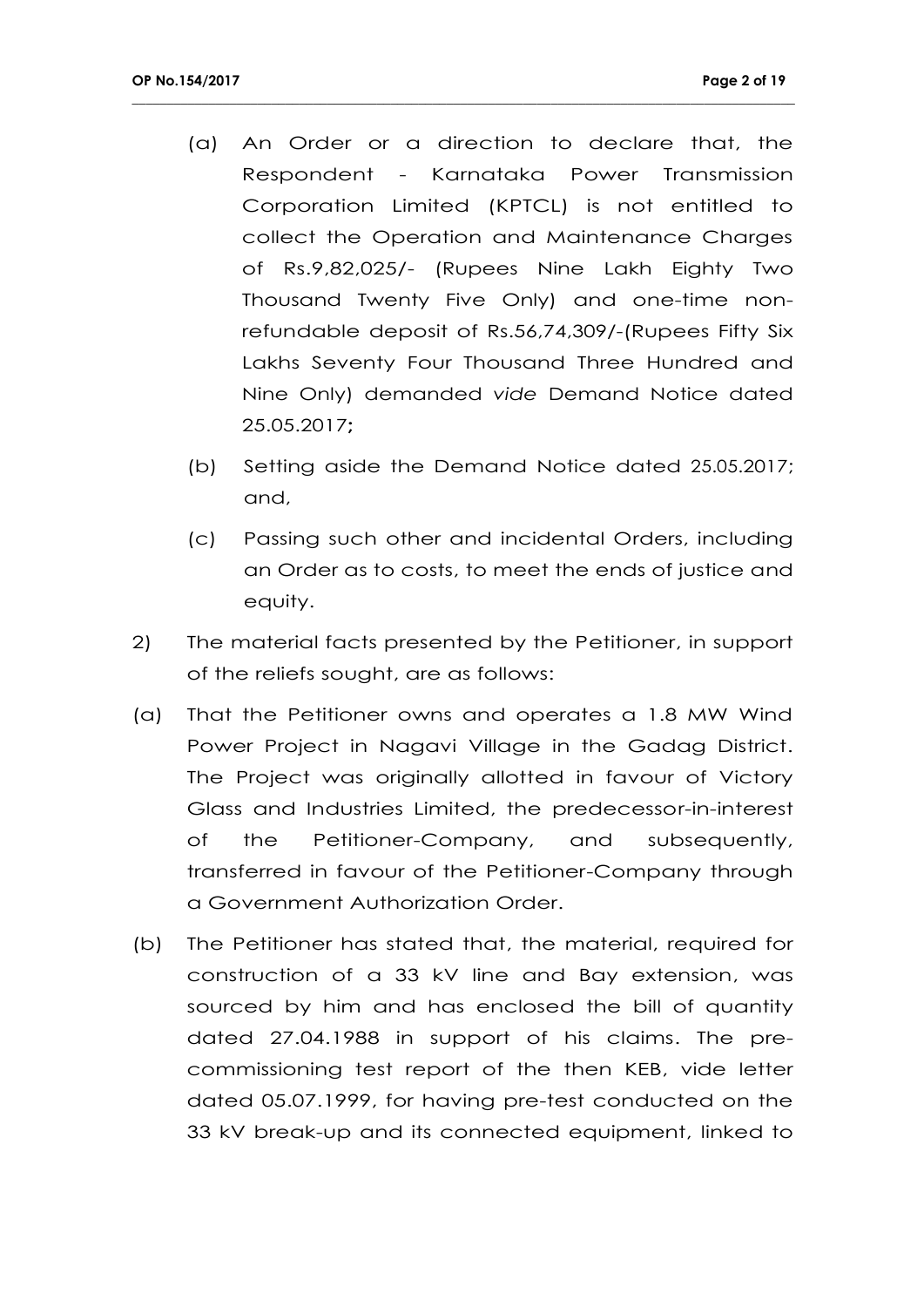the line feeding to Wind farm of the Petitioner-Company, is produced along with the Petition**.**

- (c) The Petitioner produced the safety approval issued by the Electrical Inspectorate to Government of Karnataka, vide OM dated 02.08.1999, supporting commissioning of the 33 kV line from 110 kV MUSS Gadag to the Petitioner's Project. The Petitioner had requested KPTCL, vide letter dated 03.08.1999, for commissioning of the 33kV Station at Gadag.
- (d) The KPTCL and the SLDC have accorded approval for wheeling and banking, vide letters dated 23.03.1996 and 06.06.2003. The Wheeling & Banking Agreement (W&BA) has been entered into, afresh, on the expiry of the initial W&BA on 27.09.2012 with the KPTCL, HESCOM and BESCOM.
- (e) The Petitioner has stated that, the KPTCL, vide OM dated 27.07.2000, ordered for taking into account the inventory of the material of the independent 33 kV single Circuit line and the Bay at 110 kV MUSS at Gadag Sub-Station constructed by the Petitioner and the subject assets are in the KPTCL accounts.
- (f) On the assets of the Petitioner, accounted in the books of KPTCL, it has been claiming the depreciation charges periodically, by including the same in the Annual Revenue Requirement, for the purpose of meeting the O&M expenses including the petitioners line and Bay.
- (g) Inspite of claiming depreciation on the assets created by Petitioners and taken into KPTCL Books of Accounts, the demand for payment of Operation & Maintenance charges and One-Time Non-Refundable Deposit through series of letters dated 11.08.2014, 12.09.2014, 07.10.2014, 02.05.2017, 15.05.2017 and 25.05.2017 is unlawful and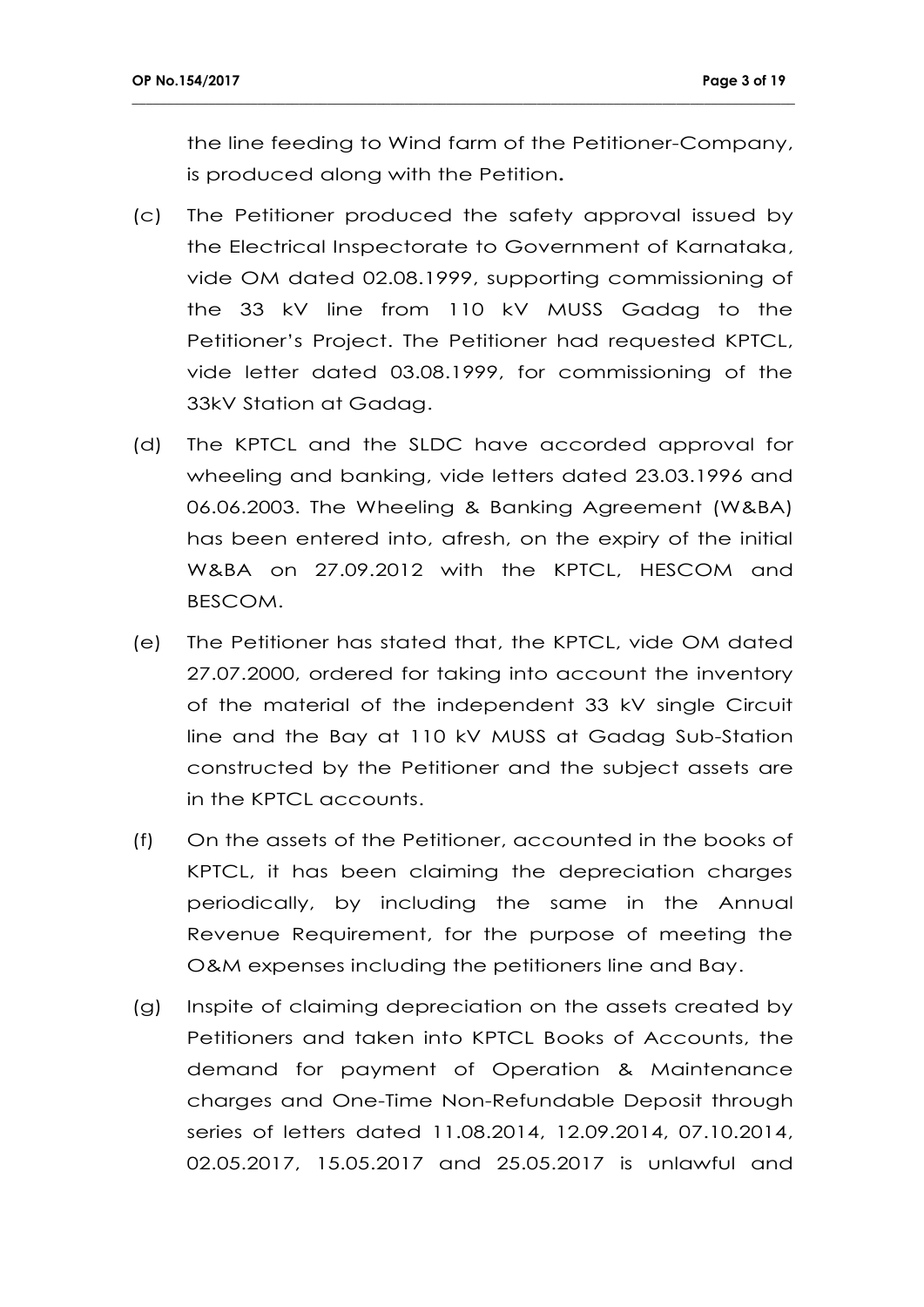prayed for withdrawal of the demand, vide Petitioner's letter dated 25.05.2017.

- (h) The Petitioner has stated that the issuance of the Demand Notice for the O&M charges is no longer *Res Integra*, as it is decided in OP No.13/2014, vide Order dated 26.02.2015. The KPTCL has not contested the Order of the Commission means, it has accepted the decision in OP No.13/ 2014 and hence, it is no longer *Res Integra*.
- (i) The Petitioner has also stated that, the Purchase Order placed by the Petitioner, dated 07.04.2017, shows that, the KPTCL is forcing the Petitioner to buy the spares to be replaced, as part of maintenance of the Transmission Line.
- (j) The petitioner has filed a Memo dated 29.11.2018, producing the recent Demand Notice dated 15.11.2018 (ANNEXURE-P13) towards the O&M charges and stated that the Petitioner has again replied to the Demand Notice, vide letter dated 21.11.2018(ANNEXURE-P14) and the Respondent (KPTCL) has neither replied to this letter nor withdrawn the Demand Notice.
- (k) Through this Memo, the Petitioner has requested the Commission to direct the Respondent not to precipitate on KPTCL's demand and not to withhold the issuance of the Joint Meter reading in Form-B as per the Respondent's letter 15.11.2018 (ANNEXURE-P13).
- 3) The counsel for the Respondent (KPTCL) has filed the Statement of Objections dated 11.10.2018, the gist of which are:
- (a) That, the Petitioner has sought for an Order or a direction from this Hon'ble Commission, to declare that the respondents are not entitled to collect the Operation and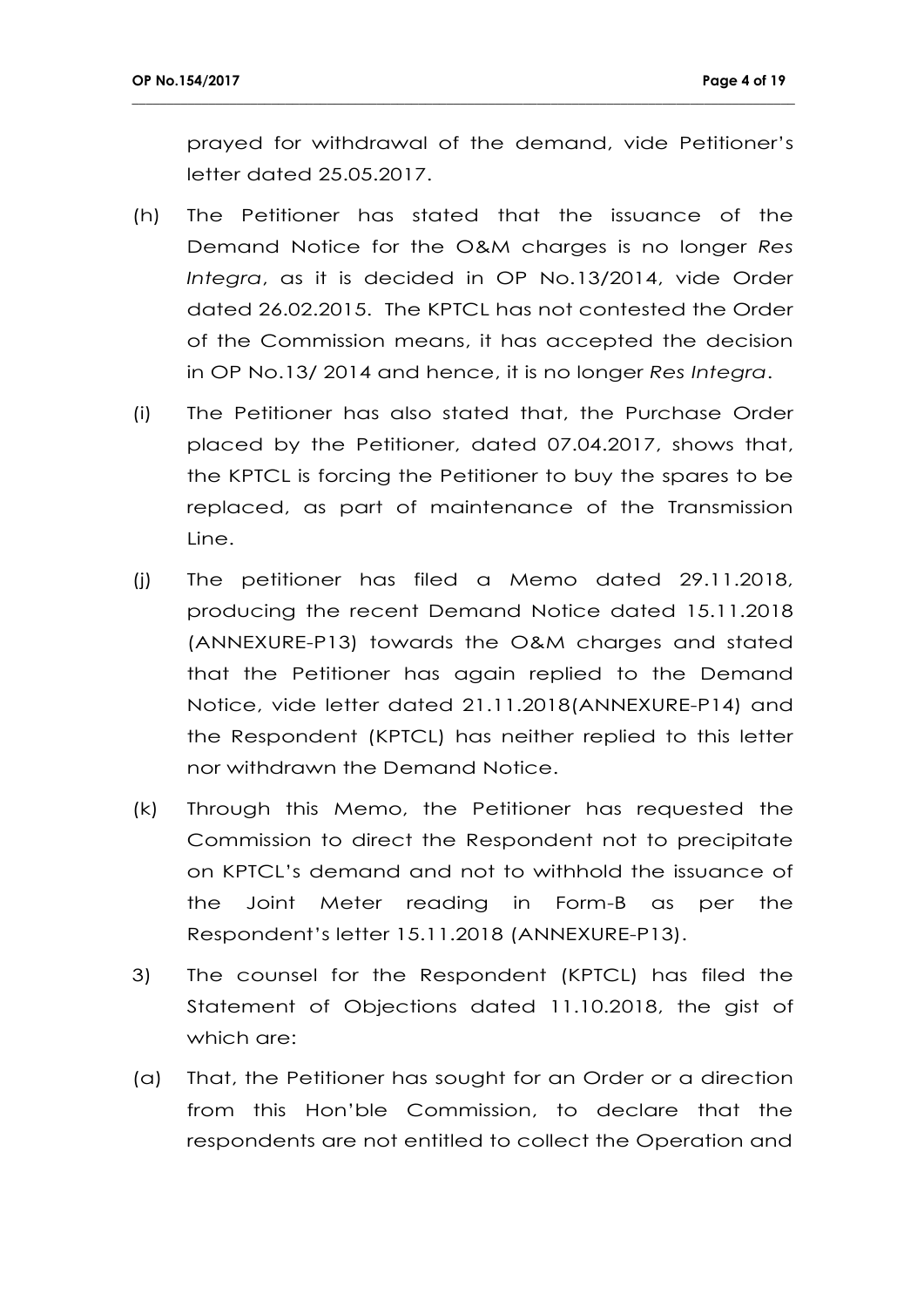Maintenance Charges (hereinafter referred to as the 'O&M Charges') and one-time non-refundable deposit demanded, vide impugned Demand Notice dated 25.05.2017, and to set aside the said Demand Notice. The reliefs, sought for by the Petitioner, are without any basis and is frivolous, devoid of merit and not maintainable in law or on facts and ought to be dismissed *in limine*.

**\_\_\_\_\_\_\_\_\_\_\_\_\_\_\_\_\_\_\_\_\_\_\_\_\_\_\_\_\_\_\_\_\_\_\_\_\_\_\_\_\_\_\_\_\_\_\_\_\_\_\_\_\_\_\_\_\_\_\_\_\_\_\_\_\_\_\_\_\_\_\_\_\_\_\_\_\_\_\_\_\_\_\_\_\_\_\_\_\_\_\_\_\_\_\_**

- (b) The Respondents had filed a Memo dated 26.06.2018 before this Commission, stating that the present Petition is on the lines of the Petitions in OP Nos. 81/2016, c/w OP No.64/2017, c/w OP No.118/2017 in the above Petitions (hereinafter referred to as the '*JK Cements* Order') and the Orders passed by this Commission in *JK Cements*  case, dated 24.04.2018 have to be made applicable to the present Petition as well. The applicability of the outcome in the *JK Cements* Order, can be discussed in the later part of this Order.
- (c) The Respondent (KPTCL) has relied upon the Circular dated 17.08.2012, issued by it and the Order passed by this Hon'ble Commission in OP No.13/2014, dated 26.02.2015, wherein the Commission has ordered that:

*"The Petitioner (KPTCL) is entitled to collect O&M charges from the IPPs, if the petitioner maintains the dedicated transmission line, subject to such charges as being mutually agreed between the parties and in default, being adjudicated by the Commission. "*

(d) In the *JK Cements* Order dated 24.04.2018, as an interim measure, the Commission has directed the KPTCL to levy the O&M Charges, as per Circular dated 17.08.2012 and all other claims, as per Circular dated 25.03.2017, are set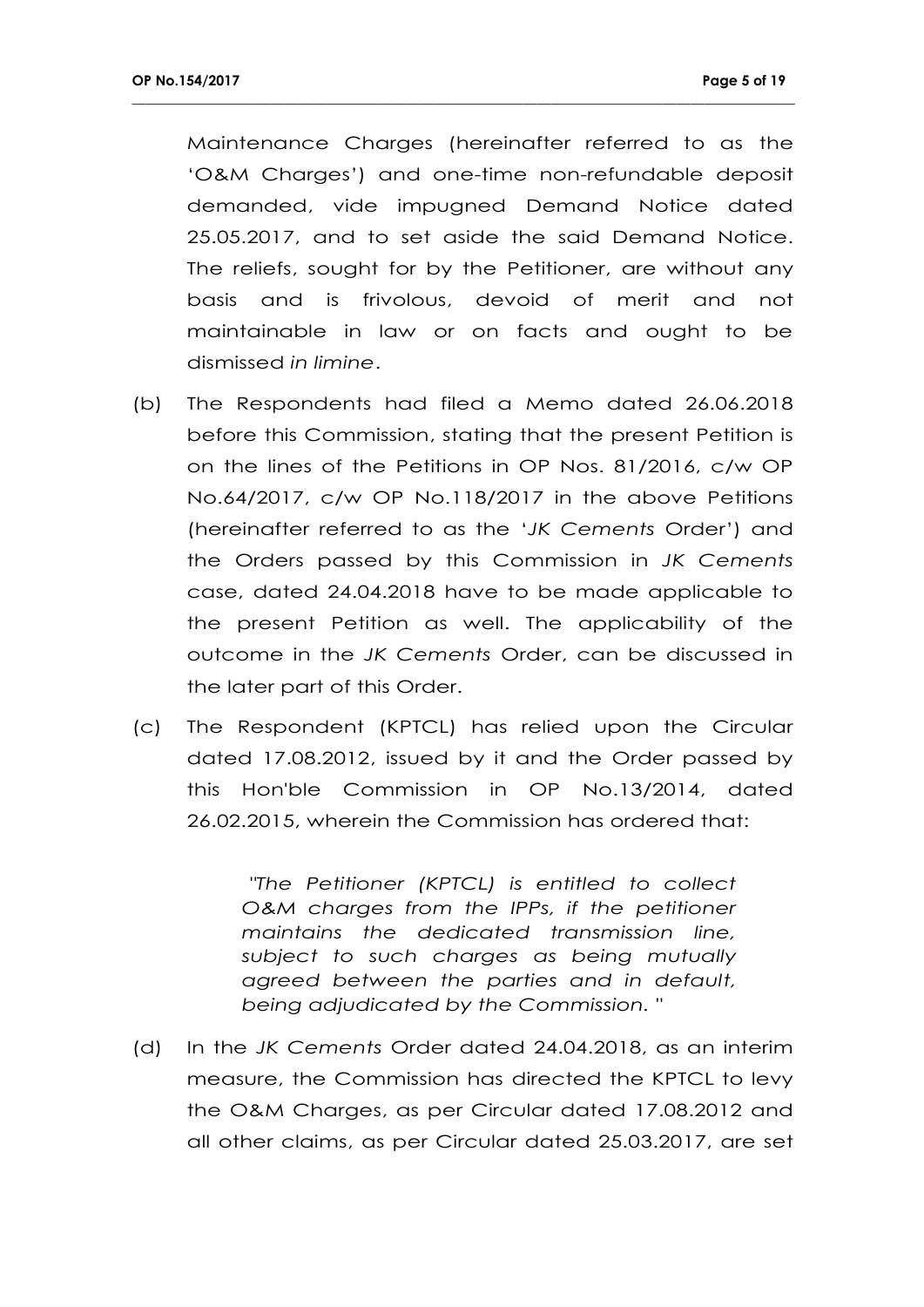aside.

(e) The Respondent (KPTCL) has clarified in the Demand Notice dated 02.05.2017 that, the earlier demand has been modified and restricted the demand of O&M charges to Transmission Line bay only, as the maintenance of line was the responsibility of the Petitioner itself. This modification to the demand was done in line with the Order of this Commission in *JK Cements*.

- (f) The Respondent (KPTCL) has denied the allegation of the Petitioner that, the cost of maintaining the lines is borne by the Petitioner and hence, the Respondent is not entitled to levy the O&M charges, as misleading and erroneous.
- (g) The Respondent (KPTCL) has contended that, in accordance with the *JK Cements* Order, the Respondent is rightly entitled to levy the O&M charges for the maintenance of the terminal line bays, as the terminal bays lie in protected area of the KPTCL and the Petitioner cannot maintain the same. The Respondent (KPTCL) has not claimed, in the revised Demand Notice dated 02.05.2017, the O&M charges in respect of maintaining the Transmission Lines of the Petitioner.
- (h) The Respondent (KPTCL) has contended that, the argument of the Petitioner that the present case is different from the Petitions in OP No.81/2016, c/w OP No.64/2017, c/w OP No.118/2017 and hence, the Order passed by the Hon'ble Commission dated 24.04.2018 are not applicable to the Petitioner, is false and misleading. The Petitioner has not produced anything on record to show the same.
- (i) The Demand Notices for levy of O&M charges, issued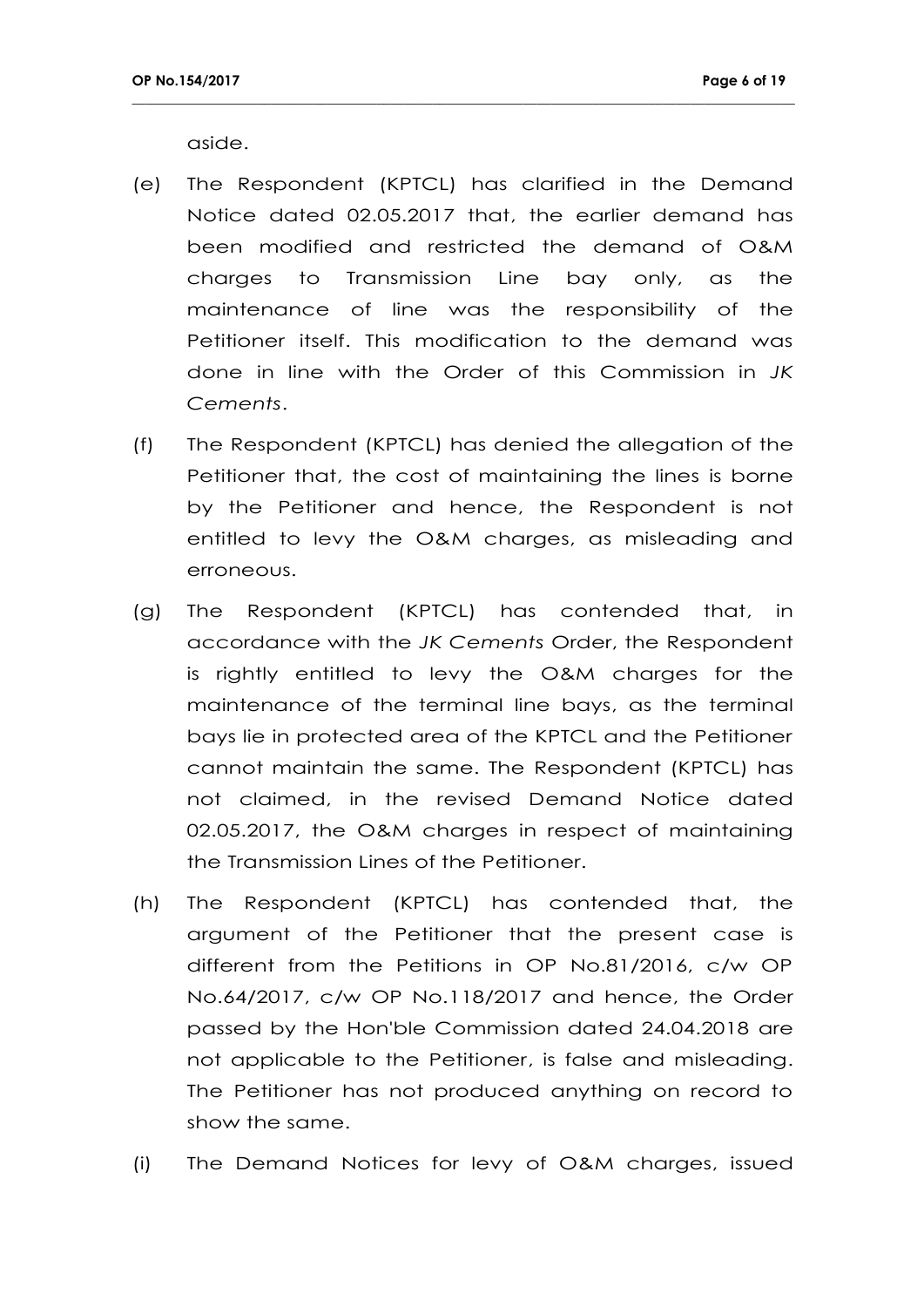under the amended Circular dated 25.03.2017, were challenged in the above Petitions. The Demand Notice in challenge before this Hon'ble Commission, in the present Petition, is ANNEXURE-P1, i.e., the Notice dated 25.05.2017, which is also a Notice issued under the amended Circular dated 25.03.2017 and hence, the present Petition is also on the same lines as the above Petitions and the said *JK Cements* Order is applicable to the present Petition as well.

- (j) The Petitioner has contended that, the inventory material of the independent 33 kV single circuit line and the bay at 110 kV MUSS Gadag, constructed by M/s. Victory Glass are in the accounts of the Respondent No.1 and it is stated that, this was the procedure then followed by the Respondent. At present, any Line of or below 33 kV is not within the scope and jurisdiction of the Respondent (KPTCL).
- (k) The Petitioner has not denied that, the terminal line bays lying within the premises of the Respondent (KPTCL) are being maintained by the Respondent No.1. It is therefore submitted by the respondent No.1 that, as the terminal line bay is located within the premises of the Sub-Station of the Respondent No.1, it has undertaken to operate and maintain the terminal line bay and hence entitled to levy the O&M charges for the same.
- (l) The grounds urged in the present Petition are all false and frivolous and lacks merit. The Petitioner has falsely interpreted the Order dated 26.02.2015, passed by this Commission in OP No.13/2015 and is guilty of suppression of facts and, therefore, deserves to be dismissed. On 04.07.2019, the Respondents have filed a copy of the Order dated 14.12.2018 of this Commission, in the matter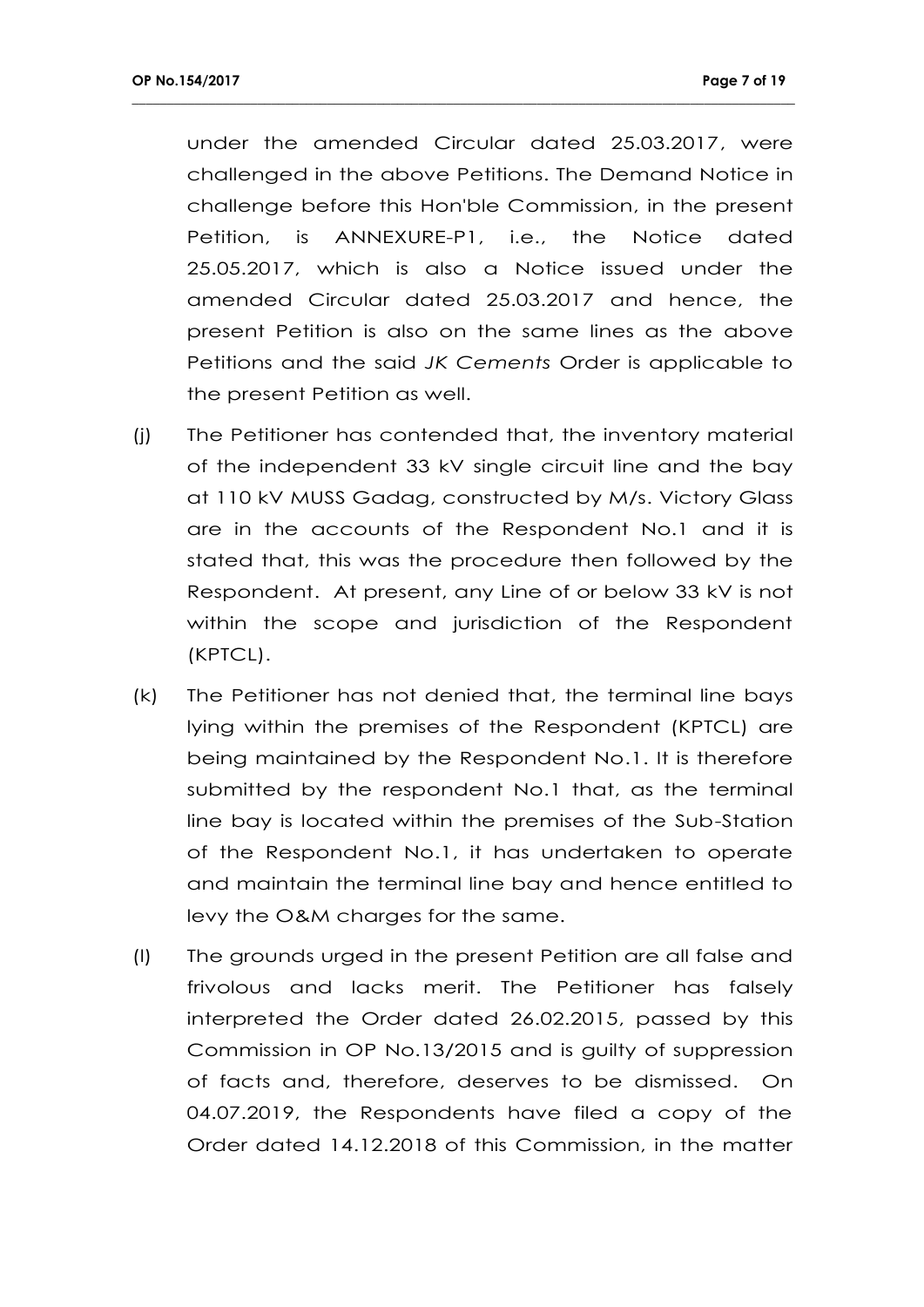of collection of the O&M charges by the KPTCL.

4) We have perused the records and heard the learned counsel for the Petitioner and the Respondents.

- 5) The following issues would arise, for our consideration:
	- (1) Whether the Petitioner proves that, the Respondents (KPTCL) have been claiming the depreciation, periodically, by including the same in the Annual Revenue Requirement, for the purpose of meeting the O&M expenses, including the Petitioner's dedicated transmission line and terminal line bay?
	- (2) Whether the Petitioner proves that, there is no legal provision or any Order passed by this Commission, authorizing the Respondents (KPTCL) for collection of the O&M charges for the dedicated transmission line bays?
	- (3) What Orders?
- 6) After considering the submissions of the parties and the pleadings on record, our findings on the above are as follows:
- 7) **ISSUE No.(1):** *Whether the Petitioner prove that, the Respondents (KPTCL) have been claiming the depreciation, periodically, by including the same in the Annual Revenue Requirement, for the purpose of meeting the O&M expenses, including the Petitioner's dedicated transmission line and terminal line bay?*
- (a) We note that, it is a fact that the Petitioner has incurred the capital cost of construction of the 33 kV Line and Bay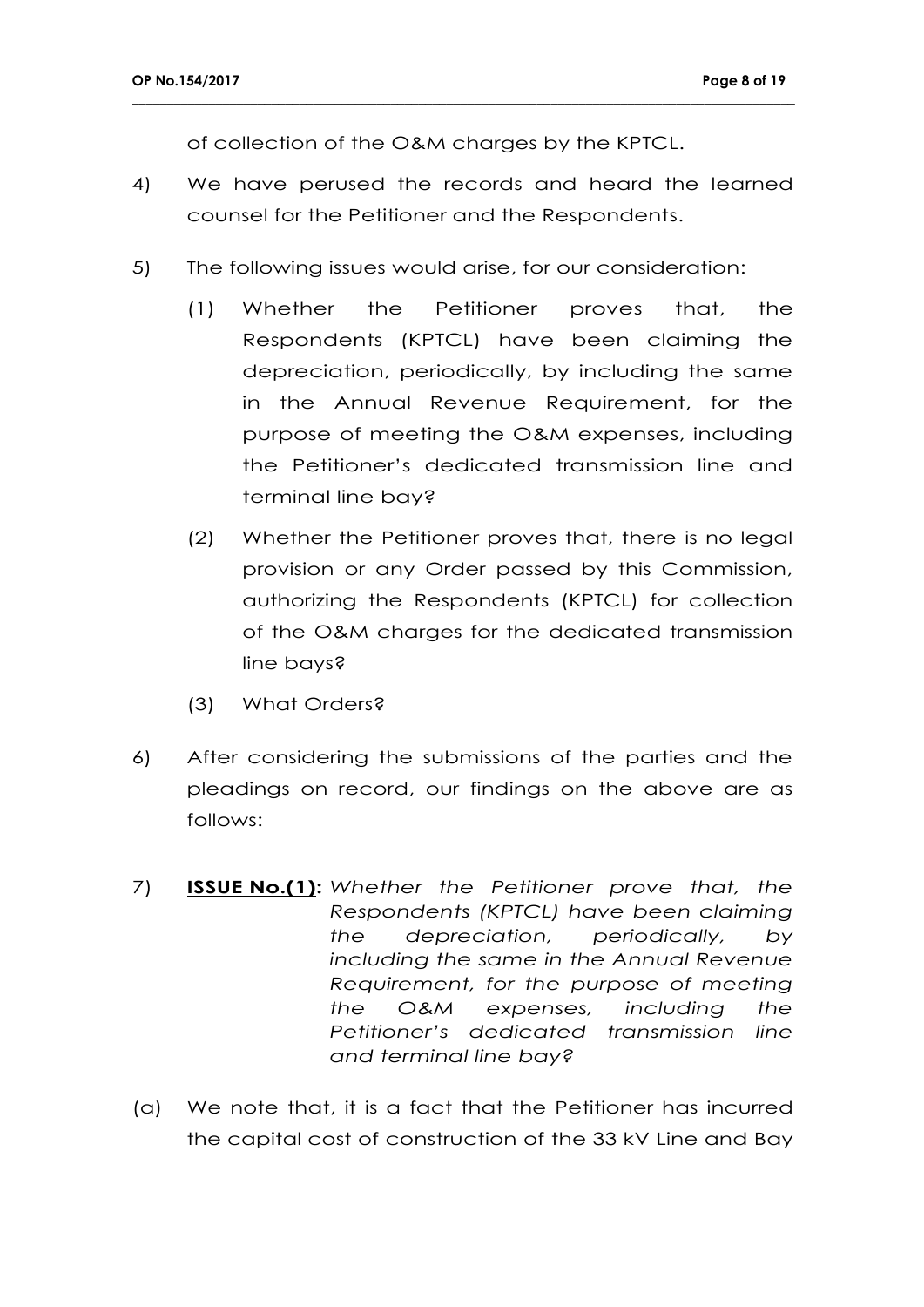Extension, as evidenced from the bill of quantity dated 27.04.1998, produced in support of the Petitioner's claims. It is also a fact that, as per OM No: GDG/EE/ AEE(O)/TA-1/TVG/6096-99, dated 27.07.2000, the Executive Engineer (Ele), KPTCL, Gadag, ordered that, after the joint inventory of the Bay and Line material, the assets be taken into the books in the Division Office of the KPTCL, Gadag. The Petitioner has contended that, as the assets of the Petitioner are accounted for in the books of Accounts of KPTCL, it has been claiming the depreciation charges, periodically, by including the same in the Annual Revenue Requirement, for the purpose of meeting the O&M expenses, including the Petitioner's line and Bay. But, it is not a fact that, the KPTCL has been claiming the depreciation on the assets, created out of the capital cost incurred or contributed by the Petitioner.

- (b) It may be noted that, the Accounting Standrad-12 (AS-12) of the Accounting Standards, issued by the *Ministry of Corporate Affairs (MCA), is applicable to KPTCL/ ESCOMs. In accordance with Accounting Standard-12 (AS-12), Government Grants and Subsidies received form the Government and Other Authorities towards Capital expenditure as well as consumer's contribution to capital works are treated initially as deferred income and taken to Fixed Assets based on the commissioning of the assets and depreciation is charged in accordance with the class of assets it belongs to. The depreciation claimed on the assets created out of the consumer's contributions have been withdrawn at the end of the concerned Financial Year".*
- (c) We note that, in accordance with Accounting Standard-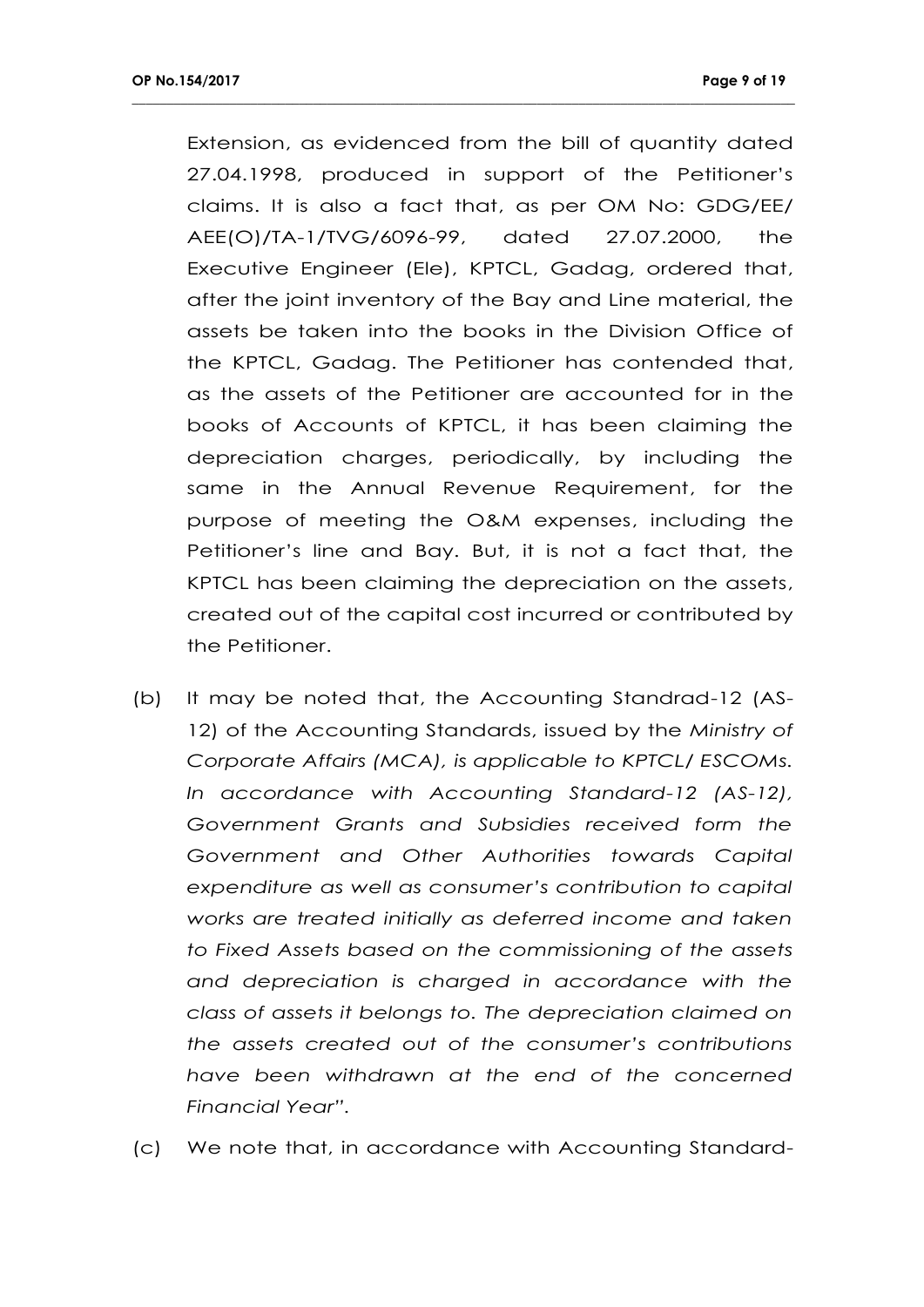12 (AS-12) of the Accounting Standards, the depreciation claimed on the assets, created out of the consumer's contributions, have been withdrawn at the end of the concerned Financial Year, for example, as can be seen from the Tariff Order 2019 [KPTCL Tariff Order, Para 4.3(v), sub-paras (1) and (3), and Para 5.5, sub-para (4), dated 30.05.2019].

**\_\_\_\_\_\_\_\_\_\_\_\_\_\_\_\_\_\_\_\_\_\_\_\_\_\_\_\_\_\_\_\_\_\_\_\_\_\_\_\_\_\_\_\_\_\_\_\_\_\_\_\_\_\_\_\_\_\_\_\_\_\_\_\_\_\_\_\_\_\_\_\_\_\_\_\_\_\_\_\_\_\_\_\_\_\_\_\_\_\_\_\_\_\_\_**

Para 4.3(v), sub-para (1) and (3) reads as follows:

*"KPTCL in its application has claimed a net amount of Rs.666.29 Crores towards depreciation as against an amount of Rs.735.51 Crores approved in the Tariff Order dated 30th March, 2016. As per the audited accounts, KPTCL has booked an amount of Rs.716.24 Crores, which includes depreciation on assets created out of consumers' contribution/grants and after capitalization of Rs.0.54 Crores for FY18. The KPTCL, in its audited accounts, under other income head of accounts, has booked an amount of Rs.49.95 Crores as depreciation withdrawn on the assets created out of consumer contribution and grant for FY18. Thus, the actual net depreciation is Rs.666.83 Crores which is less by Rs.68.68 Crores as compared to the approved amount."*

*"As per the audited accounts for FY18, the depreciation before capitalization is Rs.716.78 Crores.The capitalized amount of depreciation of Rs.0.54 Crores is considered under 'other expenses capitalized' as discussed in the subsequent paragraphs of this Chapter. After excluding the withdrawal of depreciation of Rs.49.95 Crores, towards assets created out of consumer contribution and grants and Rs.0.22 Crores towards depreciation of SLDC assets, the net depreciation for FY18 works out to Rs.666.60 Crores, which the Commission decides to allow for the FY18."*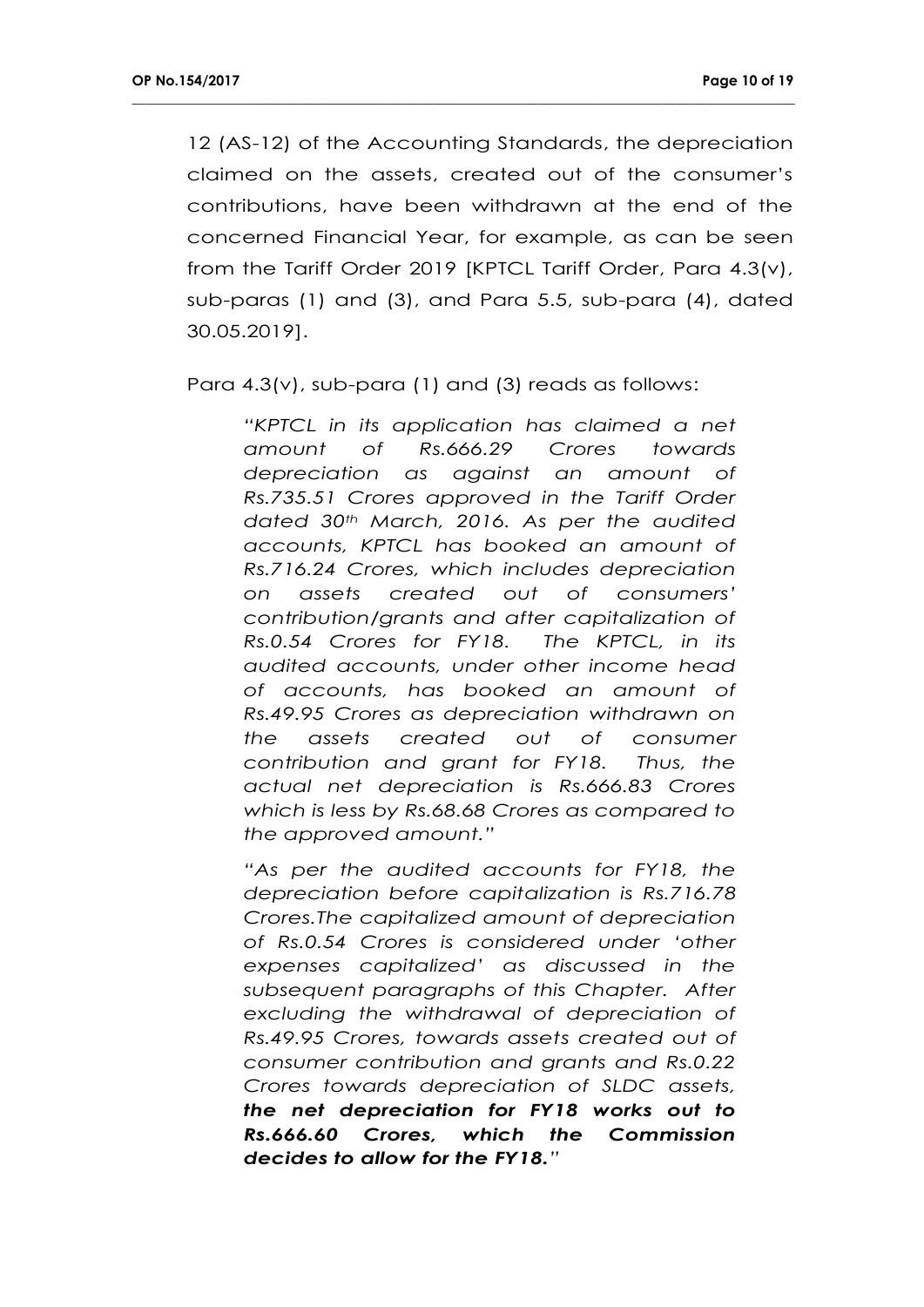Para 5.5, sub-para (4) reads as follows:

*"In accordance with the Accounting Standards 12 of the Institute of Chartered Accountants, the Commission has deducted the depreciation on account of assets created out of consumer contribution / grants. The depreciation is computed as per the actual data of net fixed assets and depreciation thereon as per the audited accounts for the FY18. Based on this rate of depreciation, the allowable depreciation is computed on the capital assets excluding the assets created out of consumers' contribution / grants as proposed by the KPTCL for FY20-22."*

- (d) It is a fact that, initially the depreciation has been claimed on the assets created with the capital contribution of the Government of India / Government of Karnataka or even consumer's contribution. However, as stated above, as per Accounting Standard-12 of the Accounting Standards, issued by the Ministry of Corporate Affairs, Government of India, the depreciation claimed on the assets created out of the consumer's contributions have been withdrawn at the end of the concerned Financial Year, for example, as can be seen from the KPTCL's Audited Accounts for FY 2017-18.
- (d) Further, we note that, for example, the assets created out of Government grants / contributions and self-execution works have been included in the gross Fixed Assets of the Company and at the same time, the contribution towards cost of capital assets has also been indicated under Note 18 - Other Non-Current Liabilities and as made out under Note on account of 18.9 of the Respondents (KPTCL)'s Audited Accounts for the FY 2017- 18, which reads as follows: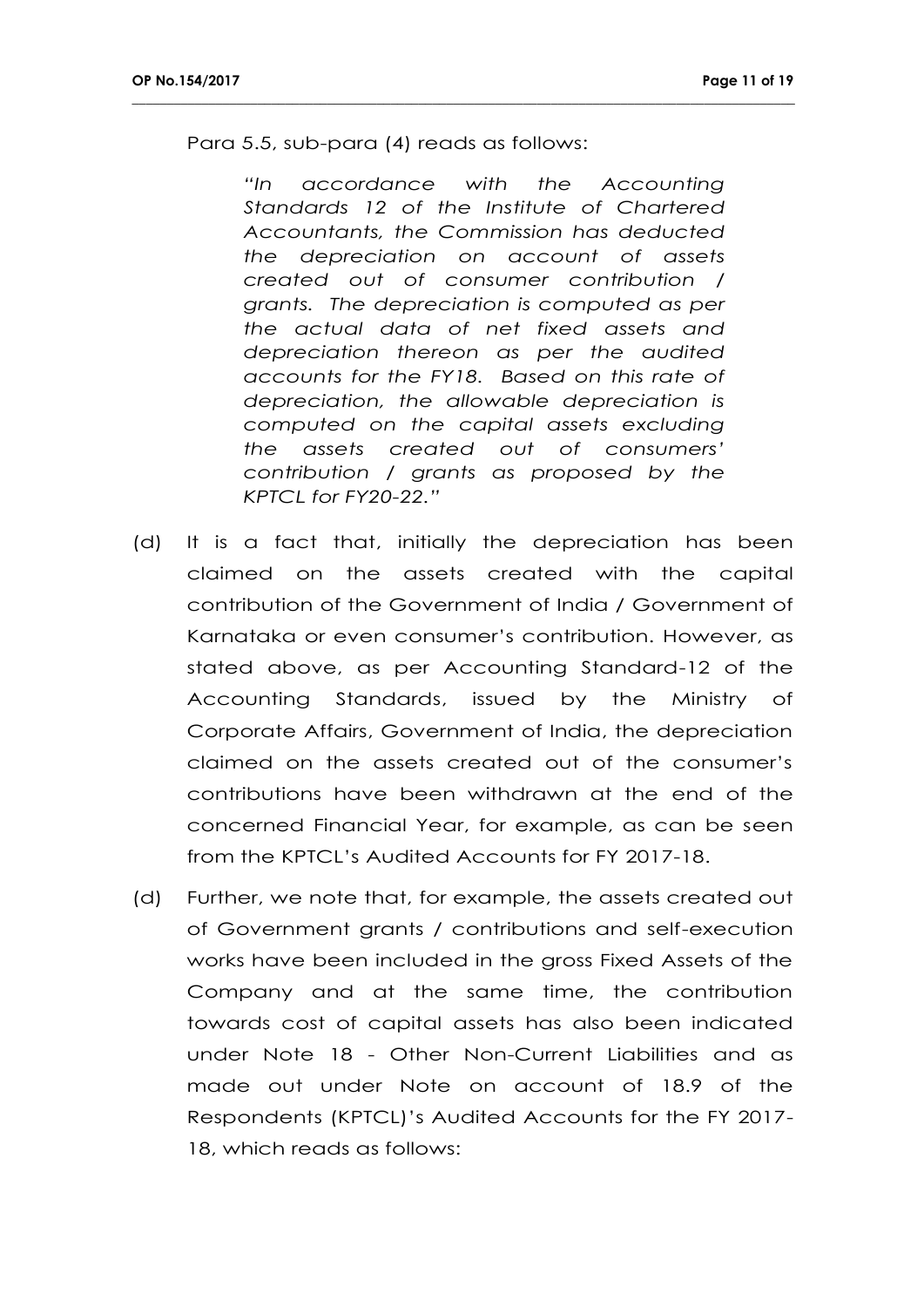*"As per the Accounting Policy No.1(10)(c), consumer contributions towards cost of capital assets is treated as 'Deferred Income' under 'Contributions and Grants toward Cost of Capital Assets' and amount proportionate to the depreciation charged on such assets created out of contribution is subsequently adjusted as income and reduced from Contributions and Grants towards Capital Assets."*

**\_\_\_\_\_\_\_\_\_\_\_\_\_\_\_\_\_\_\_\_\_\_\_\_\_\_\_\_\_\_\_\_\_\_\_\_\_\_\_\_\_\_\_\_\_\_\_\_\_\_\_\_\_\_\_\_\_\_\_\_\_\_\_\_\_\_\_\_\_\_\_\_\_\_\_\_\_\_\_\_\_\_\_\_\_\_\_\_\_\_\_\_\_\_\_**

Accordingly, the Commission notes that, the depreciation on such assets has been withdrawn as per the audited accounts of the Respondents (KPTCL), for the Financial Year 2017-18, under Note 26- "Other Income", at Sl.No.14.

- (e) In view of the above Accounting Standards and the accounting procedure followed by the Respondents (KPTCL), the contention of the Petitioner that, the KPTCL has been claiming the depreciation, periodically, by including the same in the Annual Revenue Requirement, for the purpose of meeting the O&M expenses including the Petitioner's line and Bay, is not true.
- (f) Further, the Commission, in compliance of the Order of the Hon'ble Appellate Tribunal for Electricity (ATE) in Appeal No.108/2010, date 02.01.2013, has issued the Order in Case No.B/06/9 dated 17.10.2013, wherein the depreciation on the assets created out of Government grants and consumer contributions has been deducted from the gross depreciation and followed the same principles in the subsequent Tariff Orders also. The Commission has also taken note of the Hon'ble ATE's Order dated 17.09.2014 in Appel No.46/2014, in dealing with the deduction of amount of depreciation on the assets created out of consumer contributions / grants, in approval of APR / ARR of the Respondents (KPTCL).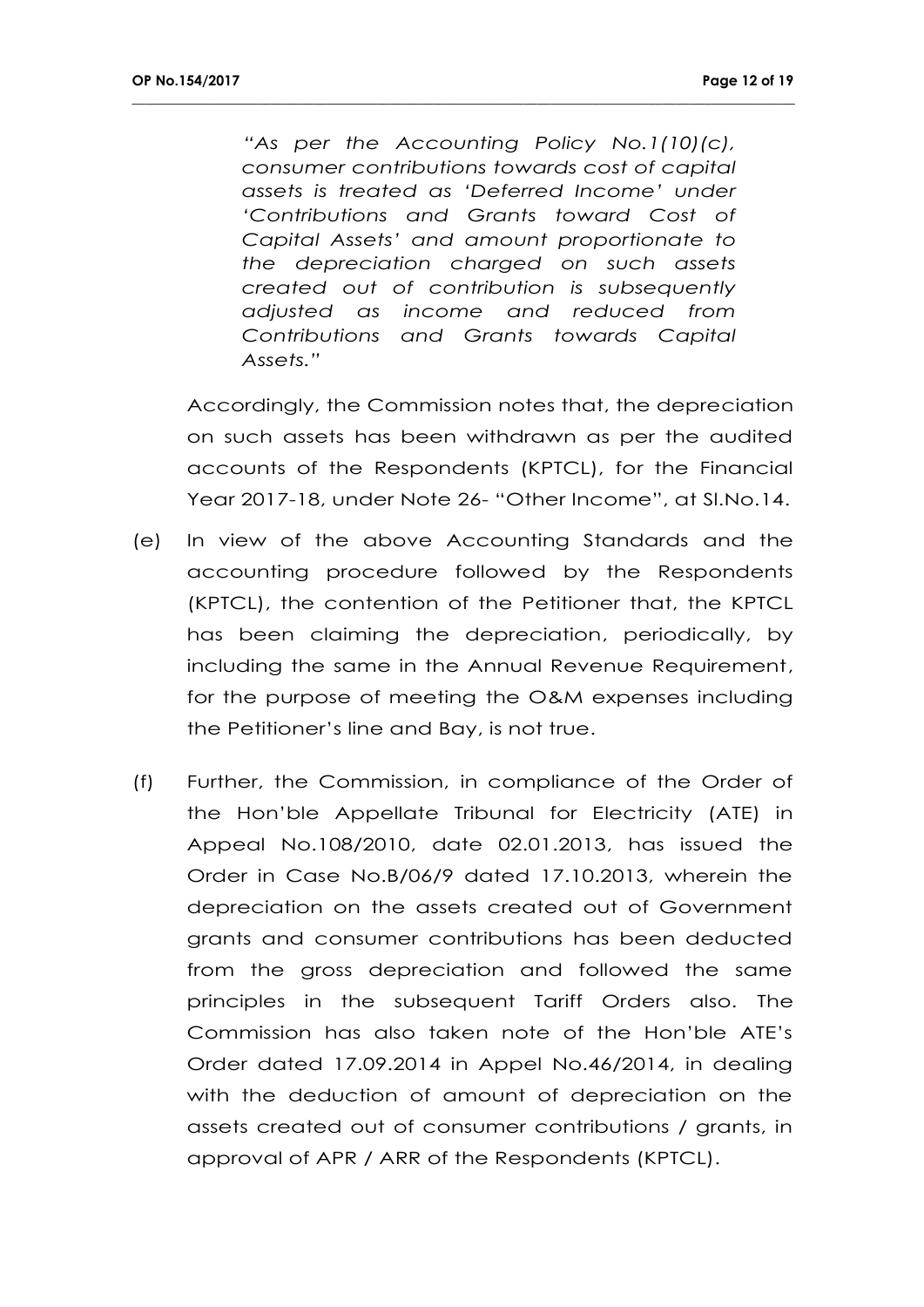(g) Further, we note that, in case the generator enters into a PPA with any ESCOM, the O&M charges on such transmission lines and terminal line bays, created at the cost of the Petitioner, has been included in the per unit power purchase cost, approved by the Commission, on the pretext that the responsibility of maintaining such lines and bays rests with the Generator (Petitioner herein). By collecting such O&M cost in the power purchase bill by the Petitioner and now insisting the Respondents (KPTCL) to maintain the Petitioner's lines and bays, at its cost, is not justifiable. The Petitioner has to pay the O&M expenses that have been collected, in the power purchase bills, form the ESCOMs.

- (h) For the above reasons, we answer Issue No.(1), in the negative.
- 8) **ISSUE No.(2):** *Whether the Petitioner proves that, there is no legal provision or any Order passed by this Commission, authorizing the Respondents (KPTCL) for collection of the O&M charges for the dedicated transmission line bays?*
- (a) In the Commission's Order dated 24.04.2018 in the Petitions, OP Nos.81/2016, c/w OP No.64/2017, c/w OP No.118/2017, collectively called '*JK Cement* Order', the Petitioners of those cases have claimed that, the demand made by the KPTCL in the name of O&M charges, for the dedicated transmission lines, constructed by them, from the IPP Station to the respective Sub-Stations of the KPTCL, as illegal. This Commission, in paragraph-3(b) of the said Order dated 24.04.2018, has reproduced the gist of the Order dated 26.02.2015 in OP No.13/2014, as follows: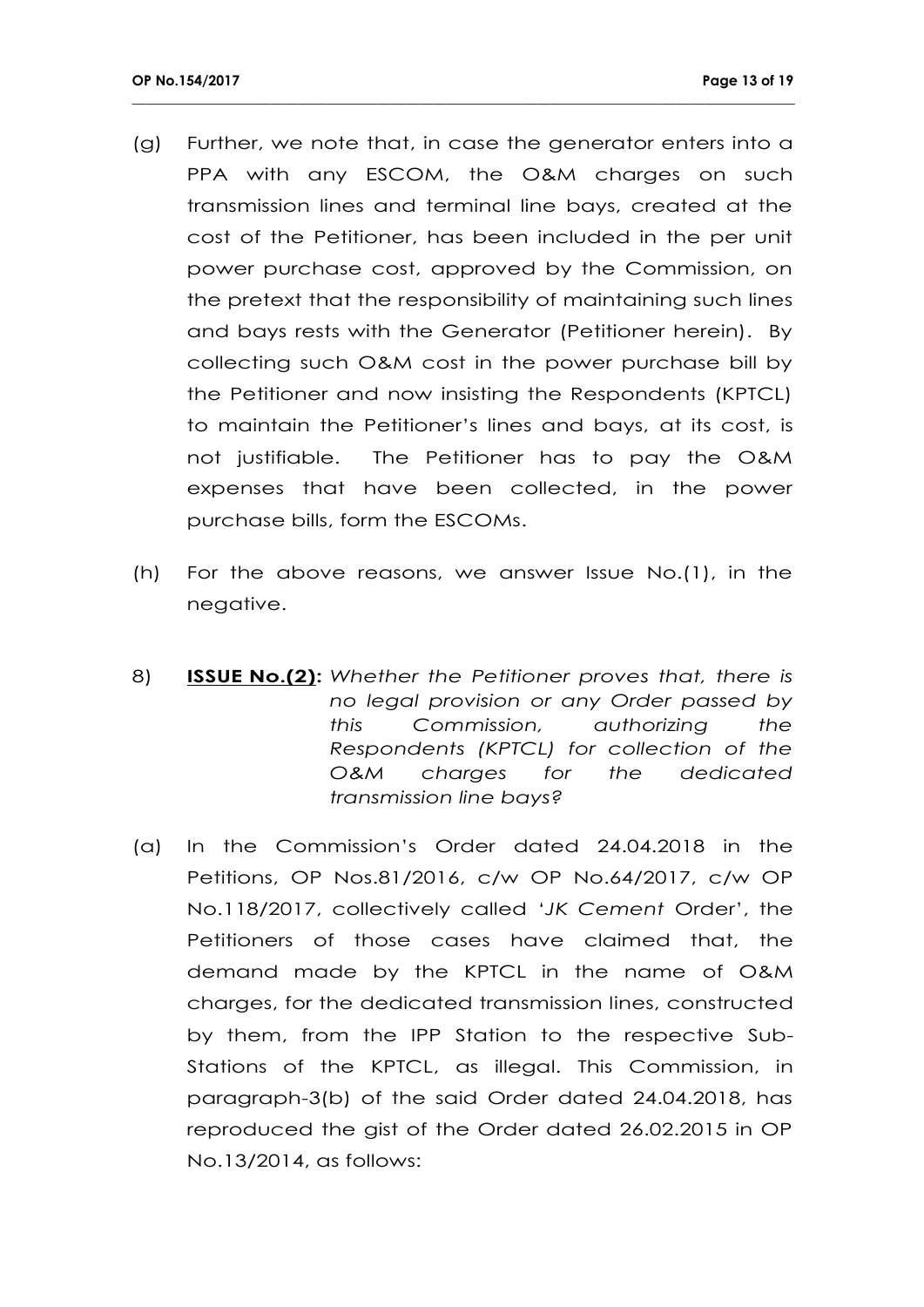*"(i) The petition is dismissed in so far as it relates to collection of the O&M Charges from the HT/EHT consumers. The petitioner is directed to withdraw the notices issued to HT/EHT consumers and refund the amount so collected from HT/EHT consumers.*

**\_\_\_\_\_\_\_\_\_\_\_\_\_\_\_\_\_\_\_\_\_\_\_\_\_\_\_\_\_\_\_\_\_\_\_\_\_\_\_\_\_\_\_\_\_\_\_\_\_\_\_\_\_\_\_\_\_\_\_\_\_\_\_\_\_\_\_\_\_\_\_\_\_\_\_\_\_\_\_\_\_\_\_\_\_\_\_\_\_\_\_\_\_\_\_**

*(ii) The petitioner is entitled to collect the O&M charges from the IPPs, if the petitioner maintains the dedicated Transmission Lines, subject to such charges being mutually agreed between the parties and in default, being adjudicated by the Commission."*

- (b) This Commission, in its Order dated 24.04.2018 in Petitions, OP Nos. 81/2016, c/w OP No. 64/2017, c/w OP No. 118/2017, has passed the Order, as follows:
	- *"1. a) As an interim measure, the respondent (KPTCL) is permitted to raise bills towards the arrears of O&M Charges, incurred, till now, for maintaining the terminal line Bays located in the sub-station of the respondent KPTCL and to make a demand from the IPP concerned, as per circular dated 17.08.2012, till the Commission takes view on the question of the methodology to be adopted for arriving at the O&M charges payable by the IPPs, in the due proceedings;*

*b) The rights and liabilities of the parties, pertaining to the payments / receipts of the maintenance charges, shall be subject to the final outcome in the determination of the O&M Charges;*

- *2. The claims now raised by the Respondent (KPTCL), as per its amended circular dated 25.03.2017 are hereby set aside; and*
- *3. The parties shall suggest their proposals and guidelines, within 10 weeks from the date of this order, for ascertaining the maintenance charges to be incurred by*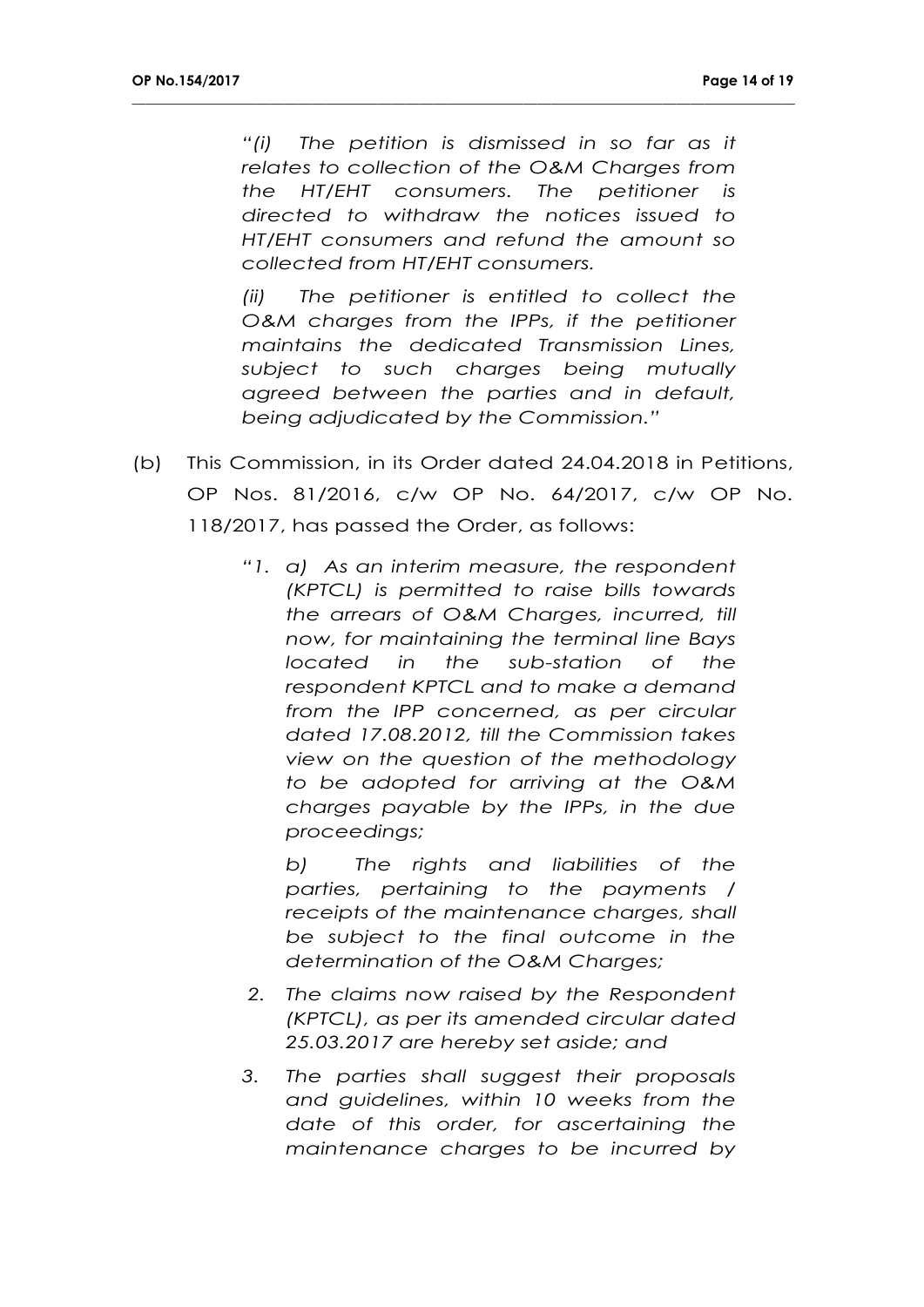*the Respondent KPTCL for maintaining the line terminal bays in its sub stations, for issuing a Discussion paper in this regard."*

(c) In continuation of the Order dated 24.04.2018, as above, this Commission floated a Discussion Paper on 07.08.2018, inviting the comments / views of the stakeholders, as follows:

- (1) Whether IPPs are required to maintain the dedicated transmission line / bays, constructed subsequent to the Electricity Act, 2003?
- (2) Whether the KPTCL is required to maintain the dedicated transmission line / bays, constructed prior to the Electricity Act, 2003?
- (3) Whether the KPTCL can furnish the actual expenses incurred / to be incurred, for maintaining the dedicated transmission line / bays, in its substations?
- (4) If not, what should be the methodology for estimating the expenses incurred / to be incurred for maintaining the said lines / bays?
- (d) So far as the maintenance of the dedicated transmission lines are concerned, this Commission held that, the KPTCL is not obliged to maintain same, constructed either subsequent to the promulgation of the Electricity Act, 2003 or prior to it.
- (e) As Regards the maintenance of the Transmission Line Bay located in the KPTCL Sub-Station, this Commission observed that, the premises of the KPTCL Sub-Station area is a protected area, outsiders are prohibited from entering the said premises and therefore, no employee of the IPP is allowed inside the premises of the KPTCL sub-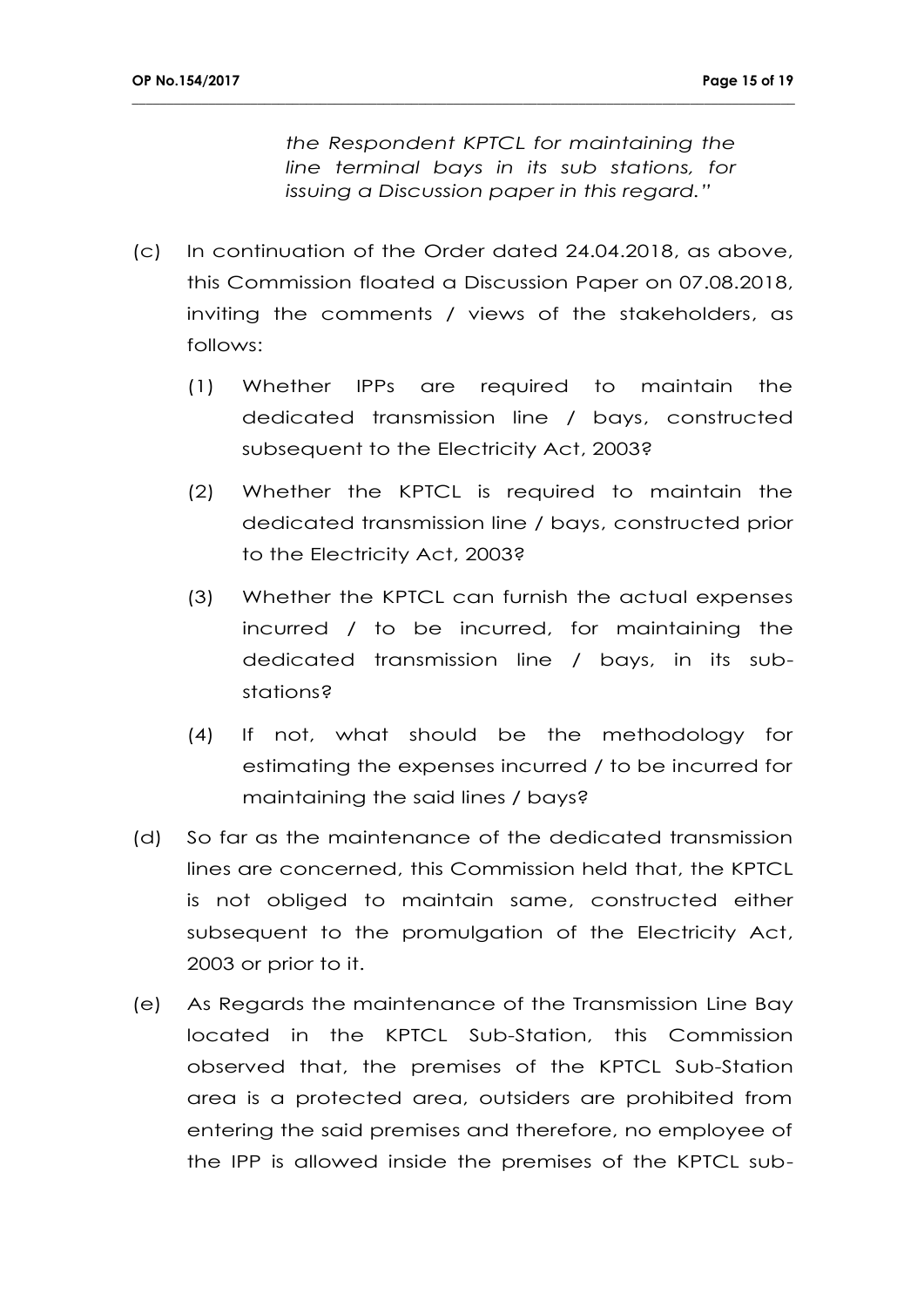station, for safety and security reason. Further, it held that, though the terminal bay is the property of the generator, for the reasons stated as above, the KPTCL is obliged to maintain the line terminal bays.

(f) The operative portion of the Order dated 14.12.2018, passed by this Commission in the matter of "Collection of Operation and Maintenance (O&M) the O&M Charges, by the KPTCL from the Generators", is as follows:

**\_\_\_\_\_\_\_\_\_\_\_\_\_\_\_\_\_\_\_\_\_\_\_\_\_\_\_\_\_\_\_\_\_\_\_\_\_\_\_\_\_\_\_\_\_\_\_\_\_\_\_\_\_\_\_\_\_\_\_\_\_\_\_\_\_\_\_\_\_\_\_\_\_\_\_\_\_\_\_\_\_\_\_\_\_\_\_\_\_\_\_\_\_\_\_**

*"(a) KPTCL alone has to operate and maintain Line Terminal Bay of the dedicated transmission line of the generator, located in the KPTCL sub-station. The Operation & Maintenance charges payable by the generators for the line terminal bay shall be at 1.5% of the capital cost of the line terminal bay with an annual escalation of 5.72% of the O & M Charges, for the base year, besides, generators meeting the cost of equipments or spares required for replacement of the failed or defective equipment.*

*(b) KPTCL shall have the right to recover the O&M charges for the line terminal bay at the rate determined by the Commission in this Order, from 17.08 2012 i.e. the date of KPTCL's Circular claiming the O&M Charges for the line terminal bay. In case the arrears of the O&M Charges towards line terminal bay is not paid within the stipulated time in the demand notices raised by the KPTCL, an application may be filed under section 142 of the Electricity Act 2003 against the defaulting generator.*

*(c) At the time of establishing line terminal bay, the parties shall enter into an agreement disclosing the capital cost of the line terminal bay and other relevant terms, regarding payment of O&M charges etc.*

*(d) There is no obligation on the KPTCL for maintaining the dedicated transmission lines of*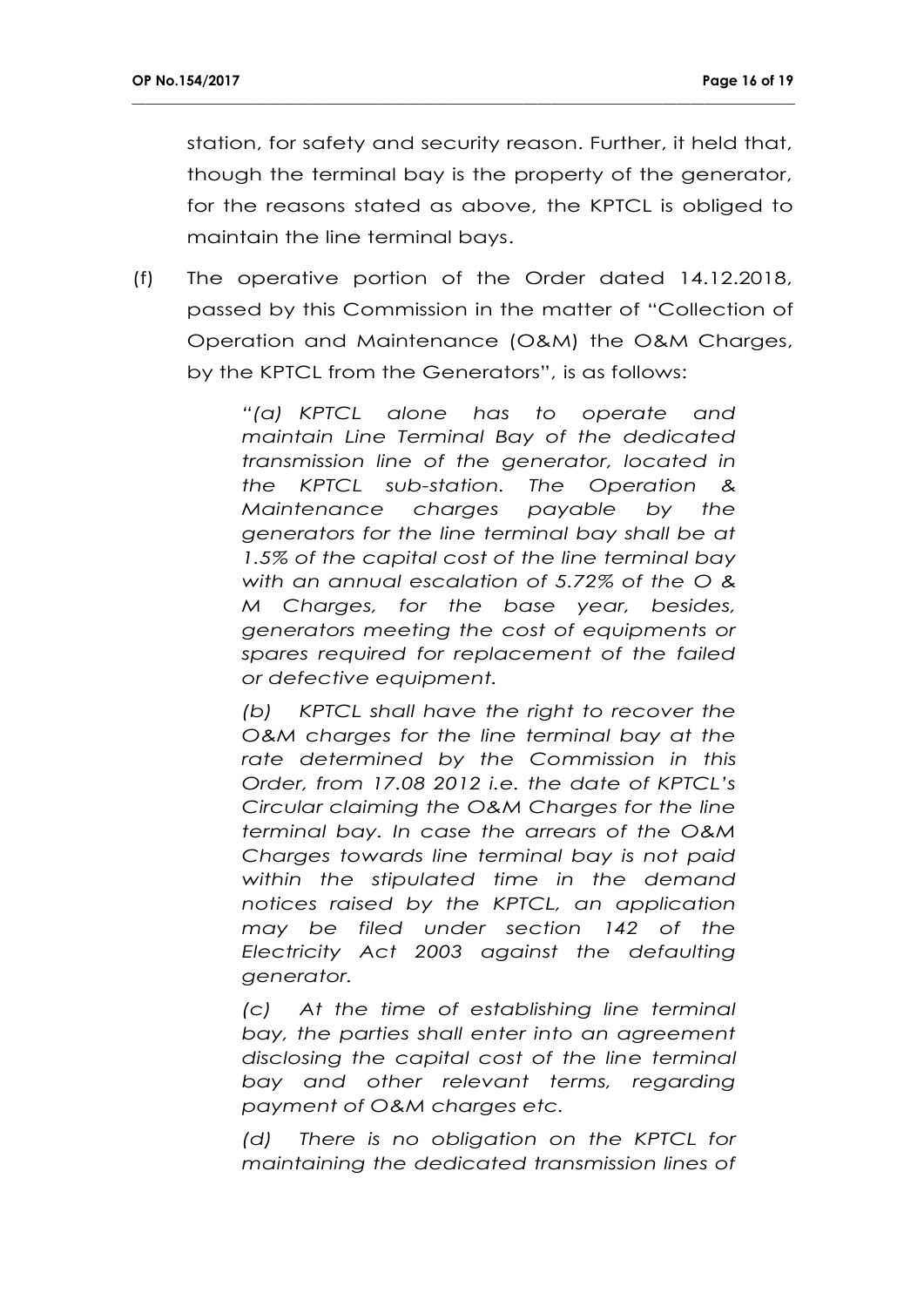*the generator and it can undertake such maintenance only if there is a consensus between the parties on payment of O&M charges. In case the KPTCL has already carried out the maintenance of the dedicated transmission lines of the generator, and could not recover the maintenance charges, KPTCL has to take appropriate legal recourse to recover the same. It cannot adopt any coercive action not permitted under law, against the generator, for recovery of the arrears of such maintenance charges."*

- (g) The learned counsel for the Respondents (KPTCL) has submitted that, the Order dated 14.12.2018, passed by this Commission in the matter of "Collection of Operation and Maintenance (O&M) Charges by the KPTCL from the Generators", authorizes the Respondents (KPTCL) to collect the O&M charges, in respect of the line terminal bays, at 1.5% of the Capital Cost of the line terminal bay, with an annual escalation of 5.72% on the O&M charges, for the base year, besides the generators meeting the cost of equipment or spares required for replacement of the failed or defective equipment. The learned counsel for the Petitioner also submitted that, this Order is binding on the Petitioner. However, he contended that, the Respondents (KPTCL) collects the O&M charges of the line terminal bays in the KPTCL Sub-Stations, by factoring the same in the Tariff Petition filed by it, through the transmission tariff, thereby, the Respondents (KPTCL) are not entitled for the said claim, again, from the IPPs. This submission of the learned counsel for the Petitioner is not well-founded.
- (h) The above-said Order dated 14.12.2018 creates a liability on the IPPs, to pay the O&M charges at a particular rate,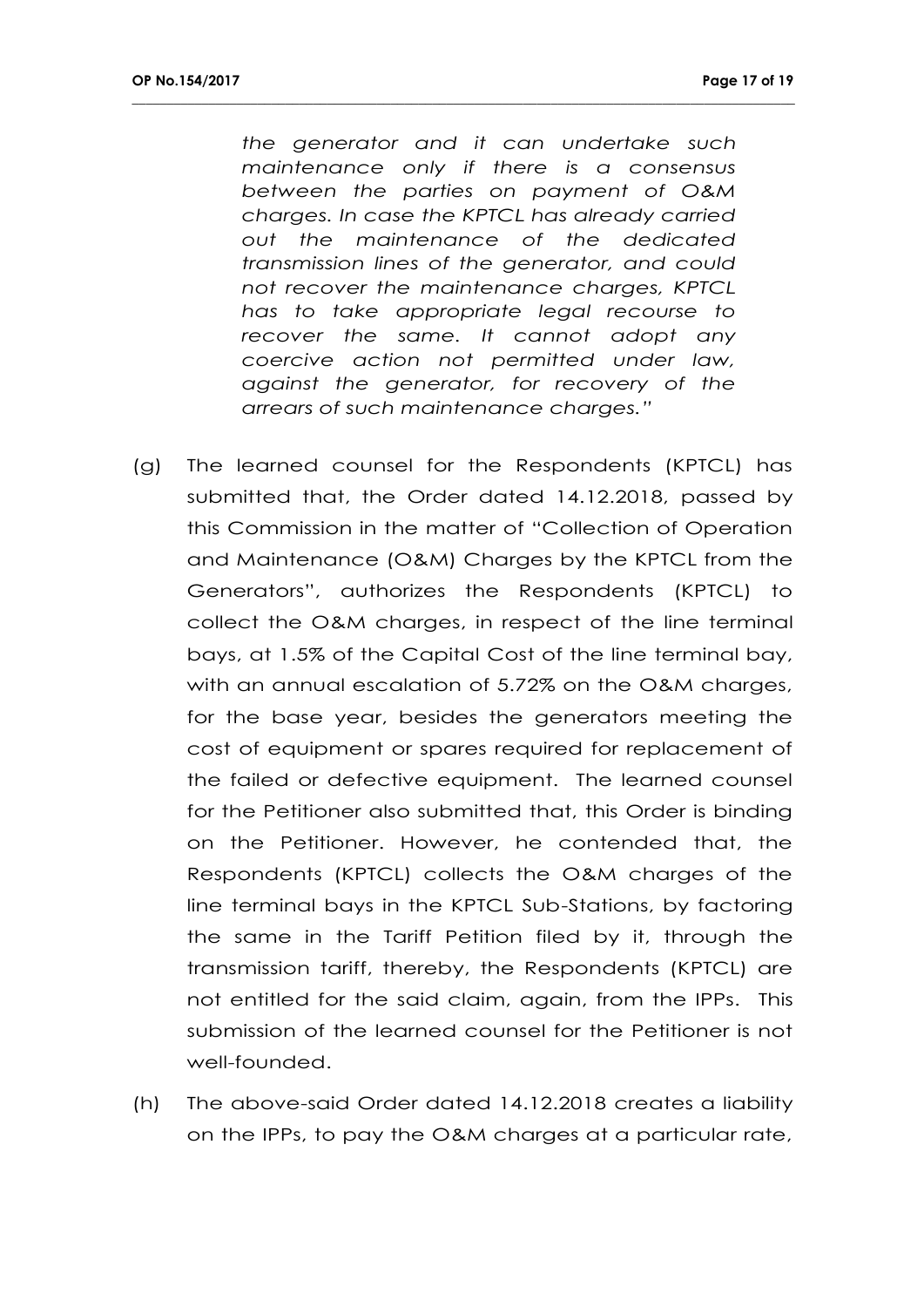stated therein, for the expenses incurred by the Respondents (KPTCL) towards the maintenance of the line terminal bays, situated in the KPTCL's Sub-Stations. Therefore, we hold that, though the Respondents (KPTCL), at the initial stages, recover the O&M charges, by factoring in the Tariff Application, the liability of the IPPs to pay the O&M charges still subsists and the Respondents (KPTCL) can claim the reimbursement of it. It may be noted that, any such recovery of the O&M expenses of the terminal line bays from the IPPs is also accounted by the Respondents (KPTCL), under the Account Head, *"61.922 – Recovery of O&M Expenses of Lines and Bays from IPPs"*, and it is included while filing the Tariff Application, under the Head, "*Miscellaneous Revenue Recovery*".

**\_\_\_\_\_\_\_\_\_\_\_\_\_\_\_\_\_\_\_\_\_\_\_\_\_\_\_\_\_\_\_\_\_\_\_\_\_\_\_\_\_\_\_\_\_\_\_\_\_\_\_\_\_\_\_\_\_\_\_\_\_\_\_\_\_\_\_\_\_\_\_\_\_\_\_\_\_\_\_\_\_\_\_\_\_\_\_\_\_\_\_\_\_\_\_**

- (i) For the above reasons, we answer Issue No.(2), in the negative.
- 9) **ISSUE No.(3):** *What Order?*

For the foregoing reasons, we pass the following:

## **ORDER**

The Petition is partly allowed, holding that:

(a) The Respondents (KPTCL) shall raise a fresh demand towards the O&M charges, payable by the Petitioner towards the line terminal bay of the dedicated transmission line of the Petitioner, located at the Respondents (KPTCL)'s Sub-Station, in terms of the Order dated 14.12.2018, passed by this Commission, in the matter of "Collection of